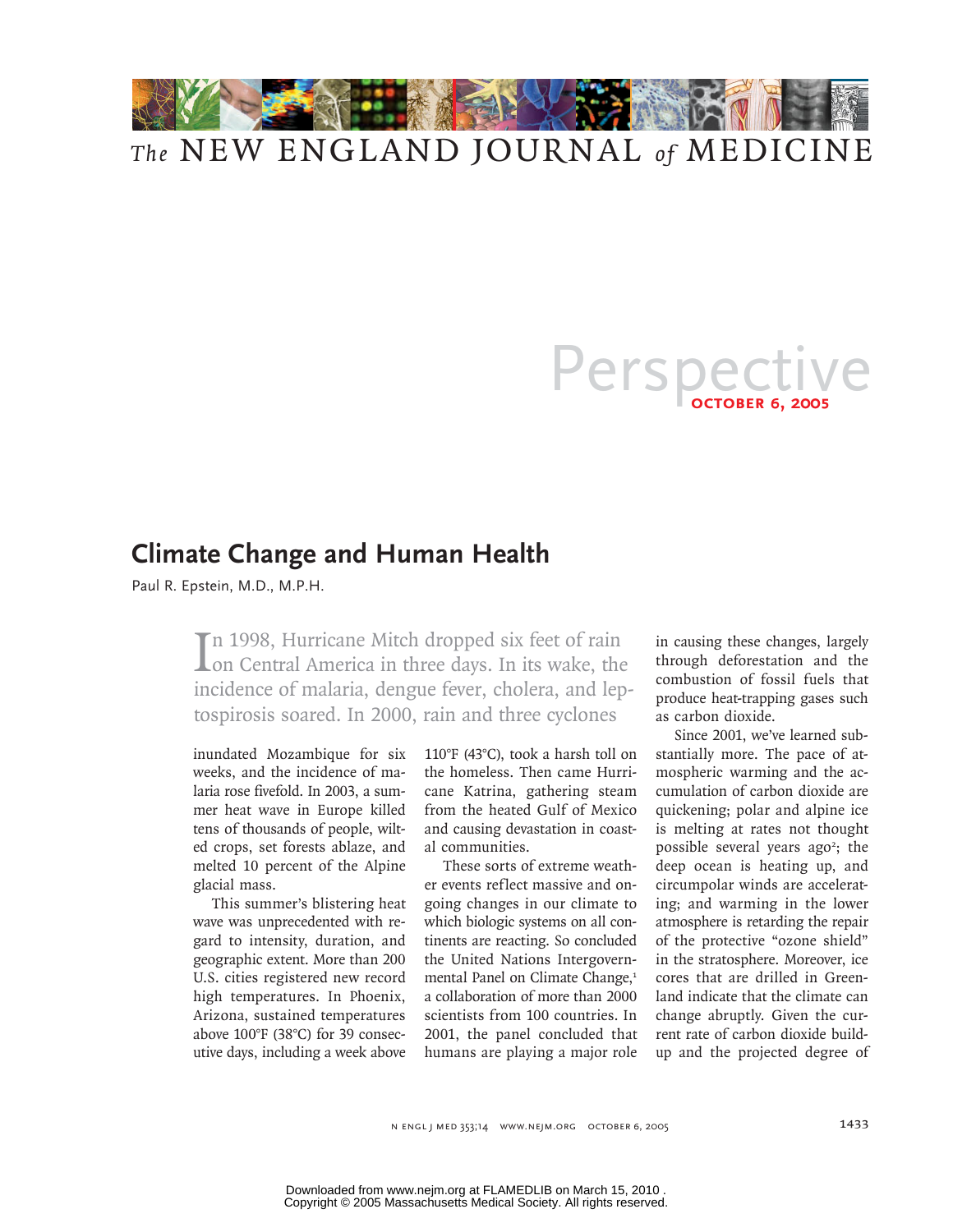

**Hurricane Katrina Passing over the Gulf of Mexico**

The map shows the three-day average of sea-surface temperatures from August 25, 2005, through August 27, 2005, and Hurricane Katrina growing in strength and breadth as it passes over the unusually warm Gulf of Mexico. Yellow, orange, and red areas are at or above 82° F (27.8° C, the temperature required for hurricanes to strengthen). Since the 1970s, the number of category 4 and 5 hurricanes has increased as sea temperatures have risen.

global warming, we are entering uncharted seas.

As we survey these seas, we can see some of the health effects that may lie ahead if the increase in very extreme weather events continues.<sup>3</sup> Heat waves like the one that hit Chicago in 1995, killing some 750 people and hospitalizing thousands, have become more common.<sup>1</sup> Hot, humid nights, which have become more frequent with global warming, magnify the effects. The 2003 European heat wave — involving temperatures that were 18°F (10°C) above the 30-year average, with no relief at night — killed 21,000 to 35,000 people in five countries.

But even more subtle, gradual climatic changes can damage human health. During the past two decades, the prevalence of asthma in the United States has quadrupled, in part because of climaterelated factors. For Caribbean islanders, respiratory irritants come in dust clouds that emanate from Africa's expanding deserts and are then swept across the Atlantic by trade winds accelerated by the widening pressure gradients over warming oceans. Increased levels of plant pollen and soil fungi may also be involved. When ragweed is grown in conditions with twice the ambient level of carbon dioxide, the stalks sprout 10 percent taller than controls but produce 60 percent more pollen. Elevated carbon dioxide levels also promote the growth and sporulation of some soil fungi, and diesel particles help to deliver these aeroallergens deep into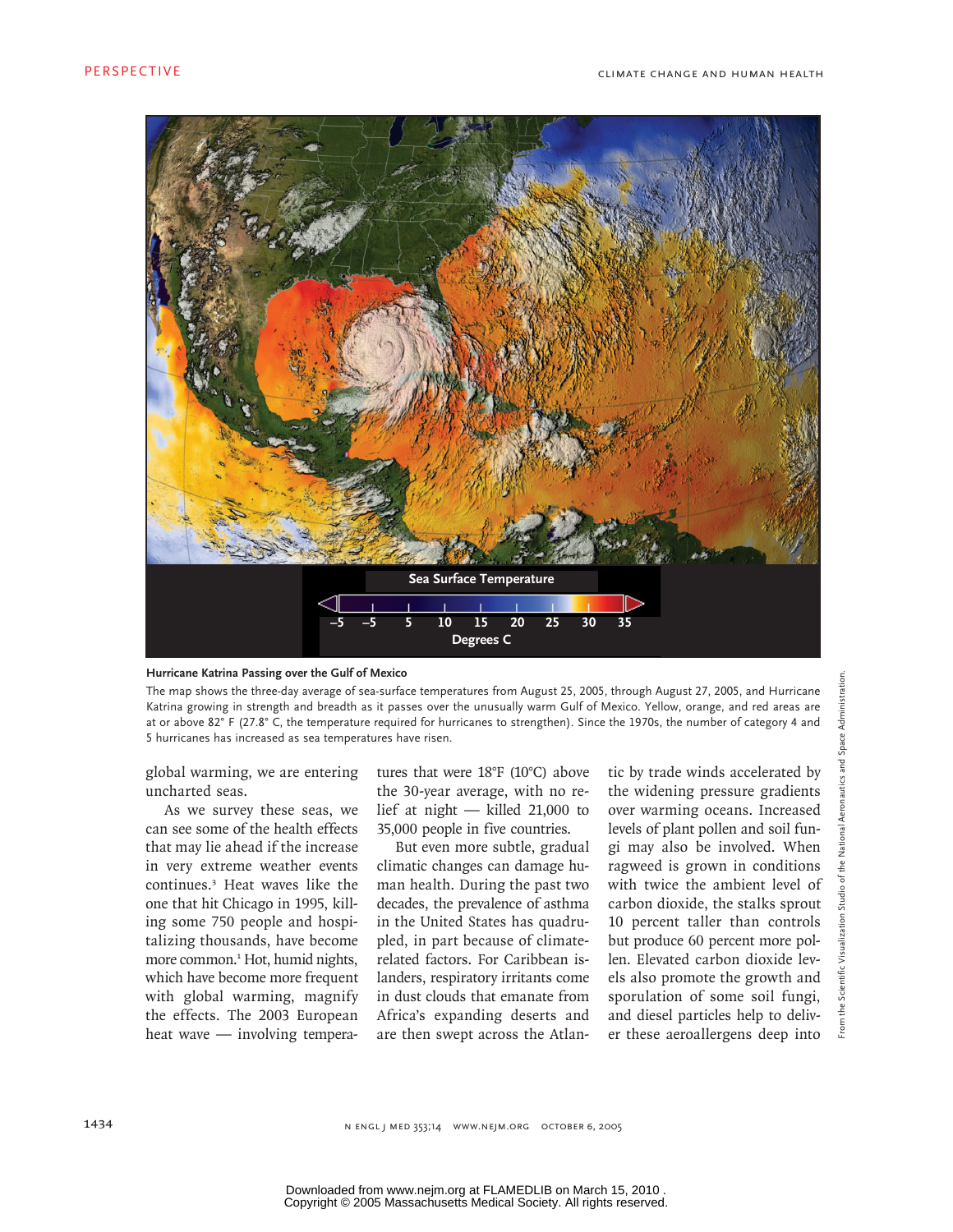our alveoli and present them to immune cells along the way.

The melting of the earth's ice cover has already become a source of physical trauma. In Alaska, Inuits report an increase in accidents caused by walking on thin ice.<sup>2</sup> Ocean warming and Arctic thawing are also spawning severe winter storms and hazardous travel conditions in the continental United States. Although tropical sea surfaces are warming and becoming saltier, parts of the North Atlantic are freshening from melting polar ice and increased amounts of rain falling at high latitudes. Contrasting barometric pressures over changing oceans increase winds and propel storms.

Meanwhile, in the past three decades, widening social inequities and changes in biodiversity — which alter the balance among predators, competitors, and prey that help keep pests and pathogens in check — have apparently contributed to the resurgence of infectious diseases. Global warming and wider fluctuations in weather help to spread these diseases: temperature constrains the range of microbes and vectors, and weather affects the timing and intensity of disease outbreaks.<sup>4</sup> Disease-bearing ticks in Sweden are moving northward as winters become warmer, and models project a similar shift in the United States and Canada. The encroachment of human housing on wilderness and reductions in the populations of predators of deer and competitors of mice are largely responsible for the current spread of Lyme disease.

Mosquitoes, which can carry many diseases, are very sensitive to temperature changes. Warming of their environment — within their viable range — boosts their rates of reproduction and the number of blood meals they take, prolongs their breeding season, and shortens the maturation period for the microbes they disperse. In highland regions, as permafrost thaws and glaciers retreat, mosquitoes and plant communities are migrating to higher ground.<sup>5</sup>

*During the hot, arid summer, West Nile virus traveled across the country, infecting 230 species of animals.*

The increased weather variability that accompanies climate instability contributed to the emergence of both the hantavirus pulmonary syndrome and West Nile virus in the United States. Six years of drought in the Southwest apparently reduced the populations of predators, and early heavy rainfall in 1993 produced a bounty of piñon nuts and grasshoppers for rodents to eat. The resulting legions of white-footed mice heralded the appearance of hantavirus in the Americas. The origin of the 1999 outbreak of West Nile virus in New York City remains a mystery, but city-dwelling, bird-biting *Culex pipiens* mosquitoes thrive in shallow pools of foul water that remain in drains during droughts. When dry springs yield to sweltering summers, viral development accelerates and, with it, the cycle of mosquito-to-bird transmission. During the hot, arid summer of 2002, West Nile virus

traveled across the country, infecting 230 species of animals, including 138 species of birds, along the way. Many of the affected birds of prey normally help to rein in rodent populations that can spread hantaviruses, arenaviruses, and yersinia and leptospira bacteria, as well as ticks infected with *Borrelia burgdorferi*.

Extremely wet weather may bring its own share of ills. Floods are frequently followed by disease clusters: downpours can drive rodents from burrows, deposit mosquito-breeding sites, foster fungus growth in houses, and flush pathogens, nutrients, and chemicals into waterways. Milwaukee's cryptosporidium outbreak, for instance, accompanied the 1993 floods of the Mississippi River, and norovirus and toxins spread in Katrina's wake. Major coastal storms can also trigger harmful algal blooms ("red tides"), which can be toxic, help to create hypoxic "dead zones" in gulfs and bays, and harbor pathogens.

Prolonged droughts, for their part, can weaken trees' defenses against infestations and promote wildfires, which can cause injuries, burns, respiratory illness, and deaths. Shifting weather patterns are jeopardizing water quality and quantity in many countries, where groundwater systems are already being overdrawn and underfed. Most montane ice fields are predicted to disappear during this century — removing a primary source of water for humans, livestock, and agriculture in some parts of the world.

A still greater threat to human health comes from illnesses affecting wildlife, livestock, crops, forests, and marine organisms. The Millennium Ecosystem As-